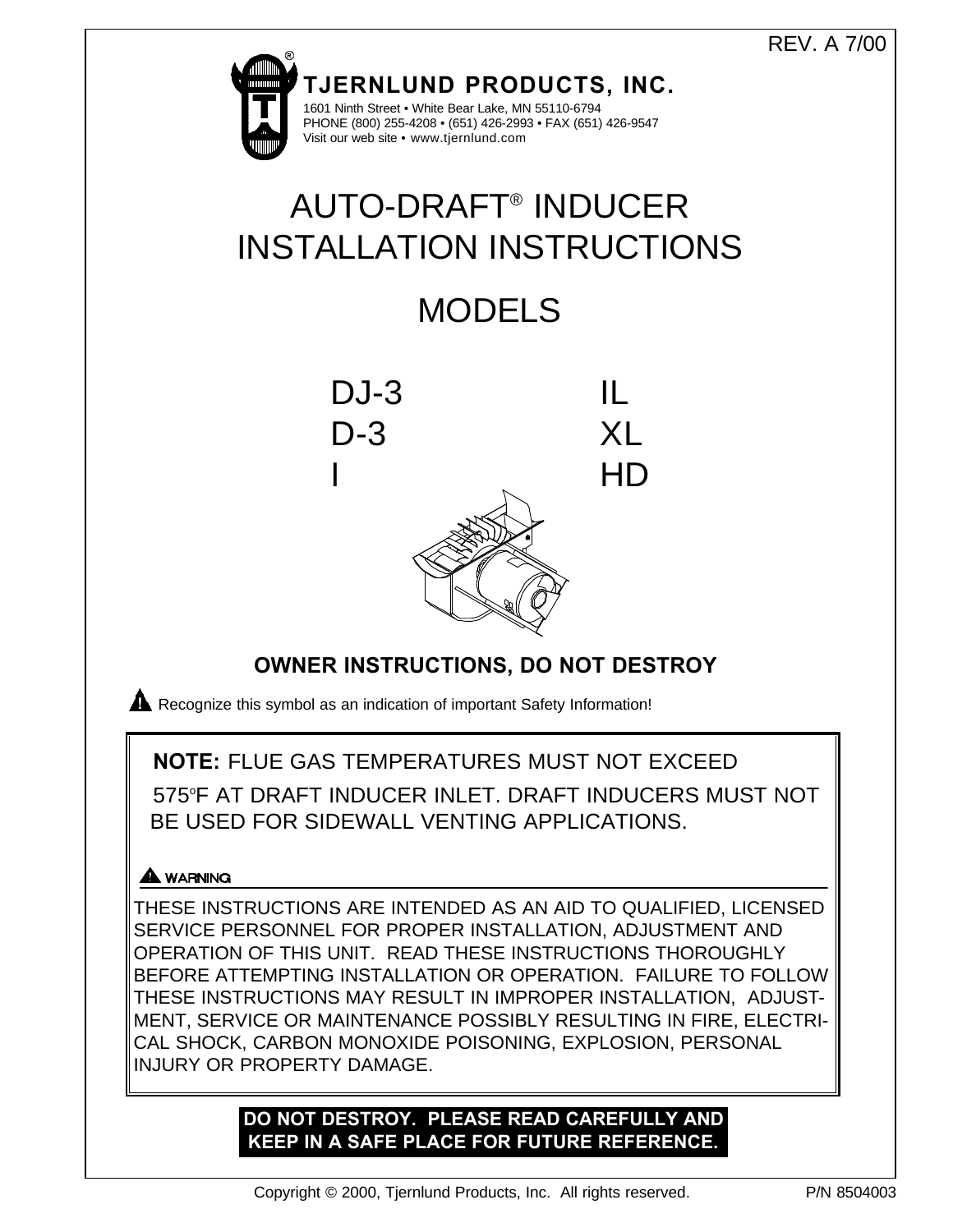|                    | PAGE(S) |
|--------------------|---------|
|                    |         |
|                    |         |
|                    |         |
|                    |         |
|                    |         |
|                    |         |
|                    |         |
|                    |         |
|                    |         |
|                    |         |
|                    |         |
| P/N                |         |
|                    |         |
|                    |         |
|                    |         |
|                    |         |
| REPLACEMENT PARTS. |         |

Tjernlund Products welcomes your comments and questions. Call us at (651) 426-2993, (800) 255-4208, Fax (651) 426-9547, email us at fanmail@tjfans.com or write to: Customer Service, Tjernlund Products, Inc., 1601 Ninth Street, White Bear Lake, MN 55110-6794.

### **DESCRIPTION**

TJERNLUND AUTO-DRAFT® Inducers assure positive draft when restricted boilers and furnaces, poor chimneys or slight negative pressures in buildings prevent proper exhaust of combustion gas. The venturi action of Tjernlund Auto-Draft Inducers starts air moving smoothly. These units are quick and easy to install and completely automatic in operation. Tjernlund's unique design and durable construction makes them trouble-free and reduces maintenance to a minimum. The Vari-Draft Control permits adjustments to the individual job requirement.

**SPECIFICATIONS**

| <b>Santaneon</b> |  |
|------------------|--|
| Н                |  |
|                  |  |
| ستناقذ           |  |
| х                |  |

**"H" - OVERALL HEIGHT "D" - OVERALL DEPTH "W" - OVERALL WIDTH "X" - PIPE SLOT WIDTH "Y" - PIPE SLOT HEIGHT**

| <b>MODEL</b> |        | <b>UNIT</b><br><b>DIMENSIONS(IN)</b> |        | <b>SLOT</b> | <b>SHIP</b> |                |  |
|--------------|--------|--------------------------------------|--------|-------------|-------------|----------------|--|
| NO.          | н      | w                                    | D      | ×           | WT.         |                |  |
| <b>DJ-3</b>  | 71/2   | 8 1/2                                | 57/8   | 25/8        | <b>750</b>  | 8 LBS          |  |
| $D-3$        | 91B    | 91/2                                 | 7      | 31B         | 8 5/8       | <b>10 LBS</b>  |  |
|              | 141/2  | 13 1/2                               | 83/4   | 4           | 12344       | <b>30 LBS</b>  |  |
| IL.          | 17     | 143/4                                | 10     | 4 1/4       | 14 3/4      | <b>36 LBS</b>  |  |
| XL           | 187/8  | 18 1/2                               | 10 1/2 | 4 3/4       | 18 3/4      | <b>55 LBS</b>  |  |
| HD           | 27 1/2 | 163/4                                | 25     | 6           | 24 1/2      | <b>176 LBS</b> |  |

# **CAUTIONS**

# WARNING

Disconnect the power supply when making wiring connections or when working around the fan wheel and motor. Failure to do so can result in electrical shock, personal injury, death or property damage.

- 1. All wiring must comply with applicable codes and ordinances.
- 2. When wiring is completed, check all components by running system through its entire heating cycle. See "Operation Circuit Check" on page 9 and "Safety Interlock / Combustion Air Test" on page 10.
- 3. Check vent pipe system for leakage. All vent system leaks must be sealed prior to the installation of the Draft Inducer.
- 4. Plan the vent system so that Code required distances are maintained from plumbing and wiring.
- 5. Make certain the power supply is adequate for the Draft Inducer motor requirements. Do not add the Draft Inducer to a circuit where the total load is unknown. For Draft Inducer motor amperage see "Draft Inducer Selection Table" on page 2.
- 6. The Draft Inducer shall not be installed where flue gas temperatures exceed 575 $\degree$ F at the Draft Inducer Inlet. Ambient temperatures must not exceed 104 degrees F. Item #4 under "Installation Restrictions" describes how to measure flue gas temperatures.
- 7. A safety inspection of an existing appliance must be performed before installation of the Draft Inducer as outlined in ANSI Z223.1/NFPA #54, Appendix H.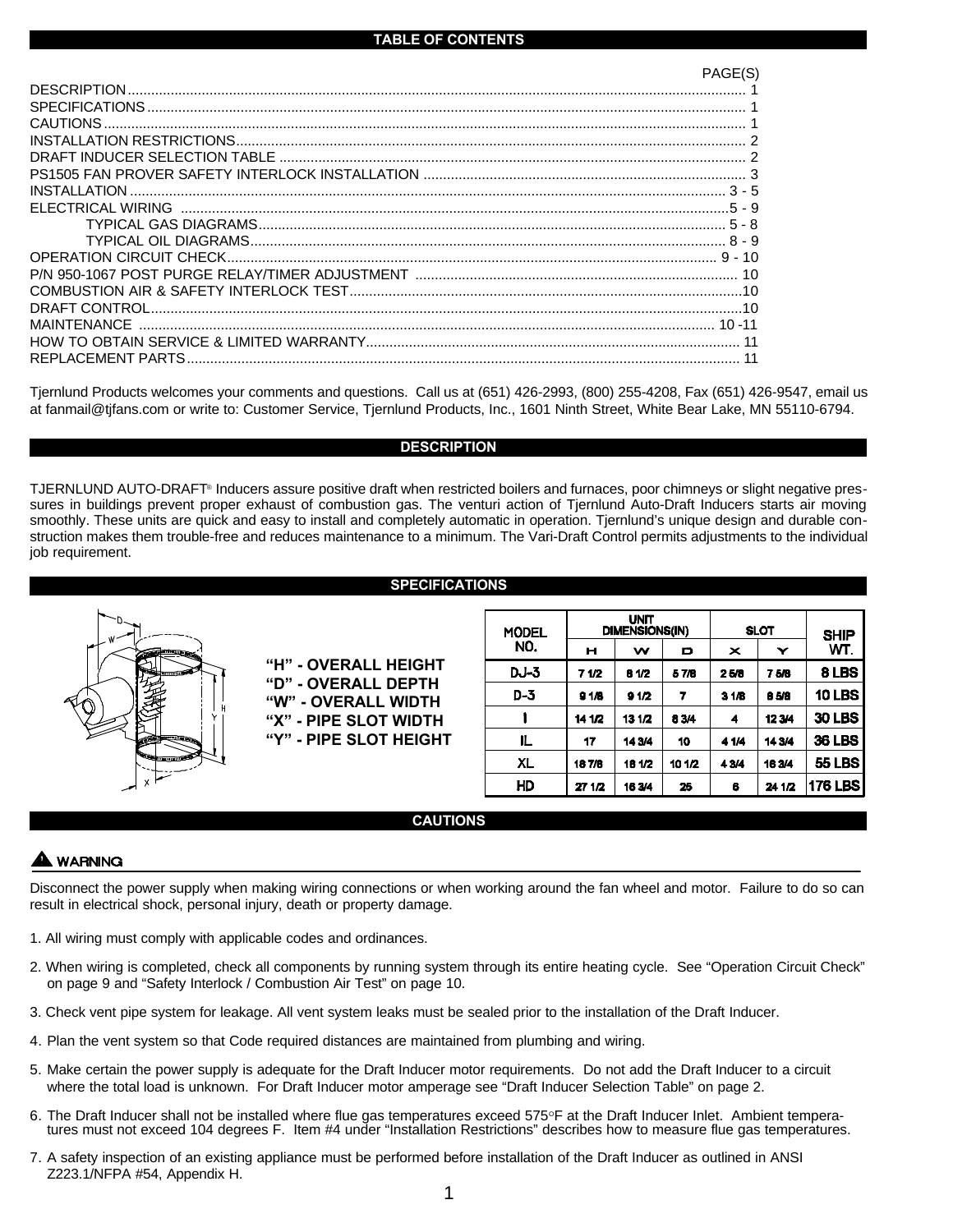# **WARNING**

Failure to install, maintain and/or operate the Draft Inducer in accordance with manufacturer's instructions may result in conditions which can produce bodily injury and property damage.

# **A** WARNING

The Draft Inducer must be installed by a qualified installer in accordance with these instructions and all local codes or in their absence in accordance with the latest editions of The National Fuel Gas Code (NFPA #54), Installation of Fuel Burning Equipment (NFPA 31), Chimneys, Fireplaces, Vents, and Solid Fuel Burning Appliances (NFPA 211), The National Electrical Code (NFPA#70) and the Occupational Safety and Health Act (OSHA) when applicable. Improper installation can create a hazardous condition such as an explosion, fire, electrical shock or carbon monoxide poisoning resulting in property damage, personal injury or death.

- 1. The Draft Inducer shall not be used on condensing heating equipment.
- 2. Oil burning installations and gas-fired units without a draft hood / diverter should include a barometric draft regulator.
- 3. The Draft Inducer motor shaft must be mounted horizontally to prevent motor bearing wear.
- 4. The Draft Inducer shall not be installed where flue gas temperatures exceed 575°F at the Draft Inducer Inlet. Ambient room temperatures must not exceed 104 degrees F.

Flue gas temperature verification:

A) Consult appliance manufacturer for temperature of gases at the appliance outlet after dilution by draft hood, draft diverter or barometric draft control.

### AND

DRAFT INDUCER SELECTION TABLE

B) Measure temperature of flue gases at the Draft Inducer inlet at time of installation. Temperature should be measured after appliance and Draft Inducer have operated for at least 10 minutes, allowing flue gas temperature to stabilize.

| o be<br>ucers when                                    |                  | PIPE<br>SIZE<br>IN.                         | <b>GAS FIRING</b><br>WITH<br>DRAFT HOOD |              |                                             | <b>GAS FIRING</b><br><b>WITH</b><br><b>BAR, DRAFT</b><br><b>CONTROL</b> |              |                                             | <b>OIL FIRING</b><br>WITH<br><b>BAR. DRAFT</b><br>CONTROL |                 |                  | <b>ELECTRICAL</b><br><b>DATA</b> |            |         |              |                    |                  |
|-------------------------------------------------------|------------------|---------------------------------------------|-----------------------------------------|--------------|---------------------------------------------|-------------------------------------------------------------------------|--------------|---------------------------------------------|-----------------------------------------------------------|-----------------|------------------|----------------------------------|------------|---------|--------------|--------------------|------------------|
| wn for<br><b>MODEL</b><br>rate amount<br>is required. |                  | <b>HEATER</b><br><b>BTU</b><br><b>INPUT</b> | 270F<br><b>FLUE GAS</b>                 |              | <b>HEATER</b><br><b>BTU</b><br><b>INPUT</b> | 390°F<br><b>FLUE GAS</b>                                                |              | <b>HEATER</b><br><b>BTU</b><br><b>INPUT</b> | <b>FLUE GAS</b>                                           | $530^{\circ}$ F | <b>VOLTS</b>     | HZ                               | <b>RPM</b> |         | AMPS         | THERM<br>PROT.     |                  |
| pically                                               |                  | 3                                           | 69,000                                  | S.P.<br>.034 | <b>CFM</b><br>48                            | 72,000                                                                  | S.P.<br>.047 | <b>CFM</b><br>36                            | 58,000                                                    | S.P.<br>.048    | <b>CFM</b><br>33 |                                  |            |         | <b>WATTS</b> |                    |                  |
| irements for                                          |                  | 4                                           | 105,000                                 | .042         | 72                                          | 109,000                                                                 | .053         | 55                                          | 92,000                                                    | .057            | 48               |                                  |            |         |              |                    | IMP.             |
| type of fuel                                          | $DJ-3$           | 5                                           | 111,000                                 | .043         | 72                                          | 104,000                                                                 | .052         | 52                                          | 74,000                                                    | .052            | 39               | 115                              | 60         | 1550    | 35           | .43                | PROT.            |
| draft control                                         |                  | 6                                           | 100,000                                 | .041         | 68                                          | 34.000                                                                  | .042         | 17                                          | 25,000                                                    | .035            | 13               |                                  |            |         |              |                    |                  |
|                                                       |                  | 5                                           | 270,000                                 | .063         | 190                                         | 330,000                                                                 | .085         | 166                                         | 295,000                                                   | .092            | 163              |                                  |            |         |              |                    |                  |
| nts are                                               |                  | 6                                           | 356,000                                 | .073         | 246                                         | 377,000                                                                 | .090         | 190                                         | 300,000                                                   | .093            | 169              |                                  |            |         |              |                    |                  |
| unusually                                             | $D-3$            | 7                                           | 360,000                                 | .075         |                                             | 259 330,000                                                             | .085         | 166                                         | 230,000                                                   | .080            | 118              | 115                              | 60         | 1550    | 74           | .96                | <b>YES</b>       |
| erformance                                            | 8                | 320,000                                     | .068                                    |              | 217 222,000                                 | .075                                                                    | 110          | 123,000                                     | .065                                                      | 65              |                  |                                  |            |         |              |                    |                  |
|                                                       |                  | 8                                           | 900,000                                 | .125         | 590                                         | 1,200,000                                                               | .143         | 603                                         | 1,100,000                                                 | .147            | 566              |                                  |            |         |              |                    |                  |
|                                                       | oped in our<br>ı | 9                                           | 1,110,000 1.135                         |              |                                             | 765 1.330,000                                                           | .150         | 653                                         | 1.100.000 .148                                            |                 | 566              |                                  |            |         |              |                    |                  |
| tment and                                             |                  | 10                                          | 1,250,000 140                           |              |                                             | 850 1,260,000 145                                                       |              |                                             | 615 840,000 136                                           |                 | 440              | 115                              | 60         | 1725    | 1/4HP        | 5.4                | <b>YES</b>       |
| ationally                                             |                  | 12                                          | 1,030,000 128                           |              |                                             | 710 710,000 115                                                         |              | 357                                         | 400,000 100                                               |                 | 211              |                                  |            |         |              |                    |                  |
| laboratory.                                           |                  | 9                                           | 1.460.000 1.145                         |              |                                             | 1010 1.970,000 1.75                                                     |              | 989                                         | 1,700,000 .180                                            |                 | 900              |                                  |            |         |              |                    |                  |
| on request.                                           |                  | 10                                          | 2,080,000                               | .170         |                                             | 1370 2,460,000                                                          | .185         | 1240                                        | 1,900,000                                                 | .180            | 1010             |                                  |            |         |              |                    |                  |
| are for 1000                                          |                  | 12                                          | 1,920,000                               | .160         |                                             | 1325 2,230,000                                                          | .182         | 1120                                        | 1,500,000 170                                             |                 | 789              | 115                              | 60         | 1725    | 1/4HP        | 5.4                | <b>YES</b>       |
| gas and for<br>ง. 2 fuel oil.                         | IL               | 14                                          | 1,840,000                               | .159         |                                             | 1270 1.470,000                                                          | .158         |                                             | 740 825,000 135                                           |                 | 453              | 115                              |            | 60 1725 | 1/3HP        | 6.0                | <b>YES</b>       |
| s with other                                          |                  | 16                                          | 900,000 120                             |              |                                             | 620 650,000 113                                                         |              | 340                                         | 350,000                                                   | .095            | 184              |                                  |            |         |              |                    |                  |
| re based on                                           |                  | 18                                          | 650,000                                 | .099         |                                             | 450 440,000                                                             | .095         | 220                                         | 200,000                                                   | .075            | 106              |                                  |            |         |              |                    |                  |
| cies and                                              |                  | 16                                          | 4,000,000                               | .250         |                                             | 2760 4,000,000                                                          | .260         |                                             | 2010 3,300,000                                            | .230            | 1763             |                                  |            |         |              |                    |                  |
| ercent                                                |                  | 18                                          | 3,900,000                               | .240         |                                             | 2650 3,250,000                                                          | .240         |                                             | 1660 2,100,000                                            | .190            | 1103             | 115                              |            |         |              | 11.0<br>5.4<br>5.3 | <b>YES</b>       |
| ıcer to                                               | <b>XL</b>        | 20                                          | 2.800.000                               | .195         |                                             | 1935 2.100.000                                                          | .175         | 1079                                        | 1.200.000                                                 | .150            | 626              | 208<br>230                       |            | 60 1725 | 3/4HP        |                    |                  |
|                                                       |                  | 24                                          | 1,500,000                               | .150         |                                             | 1035 1.100,000                                                          | .125         | 527                                         | 503,000                                                   | .110            | 266              |                                  |            |         |              |                    |                  |
| stalled                                               | HD               | 20                                          | 5,300,000                               | .290         |                                             | 3690 5,200,000                                                          | .270         | 2440                                        | 3,600,000                                                 | .240            | 1870             | 208                              |            |         |              | 6.3                |                  |
| rder<br>ce.                                           |                  | 24                                          | 3.500.000                               |              |                                             | .220 2415 3,750,000                                                     | .220         |                                             | 1660 2,900,000                                            | .218            | 1550             | 230<br>460                       |            | 60 1725 | $2$ HP       | 6.4<br>3.2         | NO.              |
|                                                       |                  |                                             |                                         |              |                                             |                                                                         |              |                                             |                                                           |                 |                  |                                  |            |         |              |                    | EICHIDE 1011099K |

- 1. Inputs shown are believed to maximum capacities for ind mounted on pipe sizes show ordinary jobs where a moder of mechanical induced draft
- 2. Consideration is given to ty higher static pressure requi larger installations, for the t burned and for the type of installed.
- 3. Where pressure requirement unknown or believed to be severe, ask for complete pe curves or consult factory.
- 4. All ratings have been devel testing and research depart have been approved by a r known independent testing Certification is available up
- 5. Heating capacities shown a BTU per cubic foot natural 139,000 BTU per gallon No. Consult factory for capacitie fuels. Heating capacities are typical combustion efficiend allow for approximately 5 p ambient air drawn into indu cool motor and drives.
- 6. Draft Inducers should be in: in single wall vent pipe in o to insure proper performan

2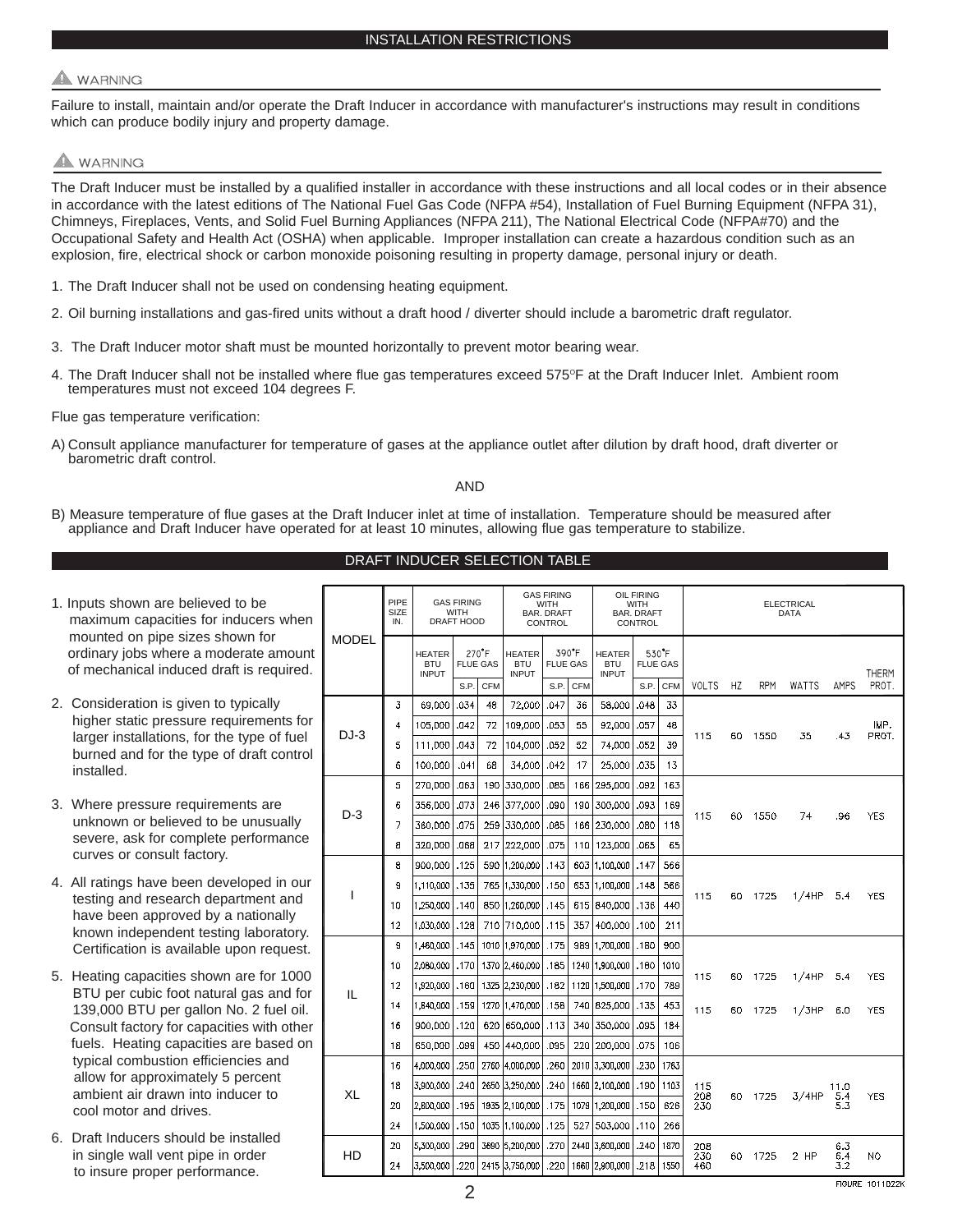# **MODEL PS1505 FAN PROVING SWITCH SAFETY INTERLOCK**

The Model PS1505 Fan Proving Switch works on all Tjernlund Draft Inducers to assure adequate draft is present before burner is allowed to fire. The PS1505 complies with burner safety interlock provisions of National Mechanical Codes.

# **PURPOSE**

The PS1505 Fan Prover has been designed to monitor the pressure within the fan housing only. A motor or wheel failure will decrease housing pressure and deactivate the pressure switch thus preventing combustion.

The PS1505 Fan Prover is not a safety control designed to ensure proper draft or to indicate chimney failure. It is the responsibility of the end user to properly maintain the combustion equipment and its chimney or vent. Yearly maintenance and inspection should be conducted by qualified service personnel. Failure to follow such maintenance and inspection procedures may result in generation of toxic carbon monoxide gas.

# **LOCATION**

The PS1505 Fan Prover can be mounted on any vertical surface within five (5) feet of the draft inducer. It must not be mounted on the inducer or any other surface with a temperature in excess of  $190^\circ$  F. Similarly, the temperature of the surrounding air must be less than  $190^\circ$  F.

# **RATING**



# 15 Amps non-inductive to 277 Volts AC.

# **INSTALLATION**

# **CODE REQUIREMENTS**

The Draft Inducer must be installed by a qualified installer in accordance with these instructions and all local codes or in their absence in accordance with the latest editions of The National Fuel Gas Code (NFPA #54), Installation of Fuel Burning Equipment (NFPA 31), Chimneys, Fireplaces, Vents, and Solid Fuel Burning Appliances (NFPA 211), The National Electrical Code (NFPA#70) and the Occupational Safety and Health Act (OSHA) when applicable.

- All appliances must enter the vent system on the inlet side of the Draft Inducer.
- Provision shall be made to interlock the appliance(s) to prevent the flow of gas to the main burners when the draft system is not performing so as to satisfy the operating requirements of the equipment for safe performance. See "Electrical Wiring" on page 5.

# **INSTALLER NOTES**

- 1. Verify Draft Inducer selection using burner specifications and Draft Inducer Selection Table on page 2.
- 2. Make certain that the electrical requirements of the Draft Inducer shown on page 2 are fulfilled by the available power supply.

# **HIGH TEMPERATURE GASKET MATERIAL MOUNTING (MODELS I, IL, XL ONLY)**

- 1. Peel tape backing off 6 inches on one end.
- 2. Apply peeled end to the housing flange at a corner of the unit.
- 3. Press thumb along the top side and peel backing as tape is applied to flange.
- 4. Insure a tight fit where gasket ends meet.

# **MOUNTING**



# **WARNING**

**The Draft Inducer must not be used in sidewall venting applications. Sidewall venting requires the use of a Tjernlund Sidewall Power Venter.**

- 1. The Draft Inducer may be mounted on vertical, horizontal or inclined smokepipe. If used on a horizontal smokepipe, mount inducer on bottom of pipe, not on top, to avoid creating a heat trap in inducer.
- 2. Cut rectangular slot in pipe and fasten in place with mounting bands provided. NOTE: The models DJ-3 & D-3 do not require bands, use mounting screws provided.
- 3. Select a position between draft hood, draft diverter or barometric damper and chimney, locating the inducer as near the chimney as possible. The motor shaft must be level and horizontal to avoid excessive wear of bearings.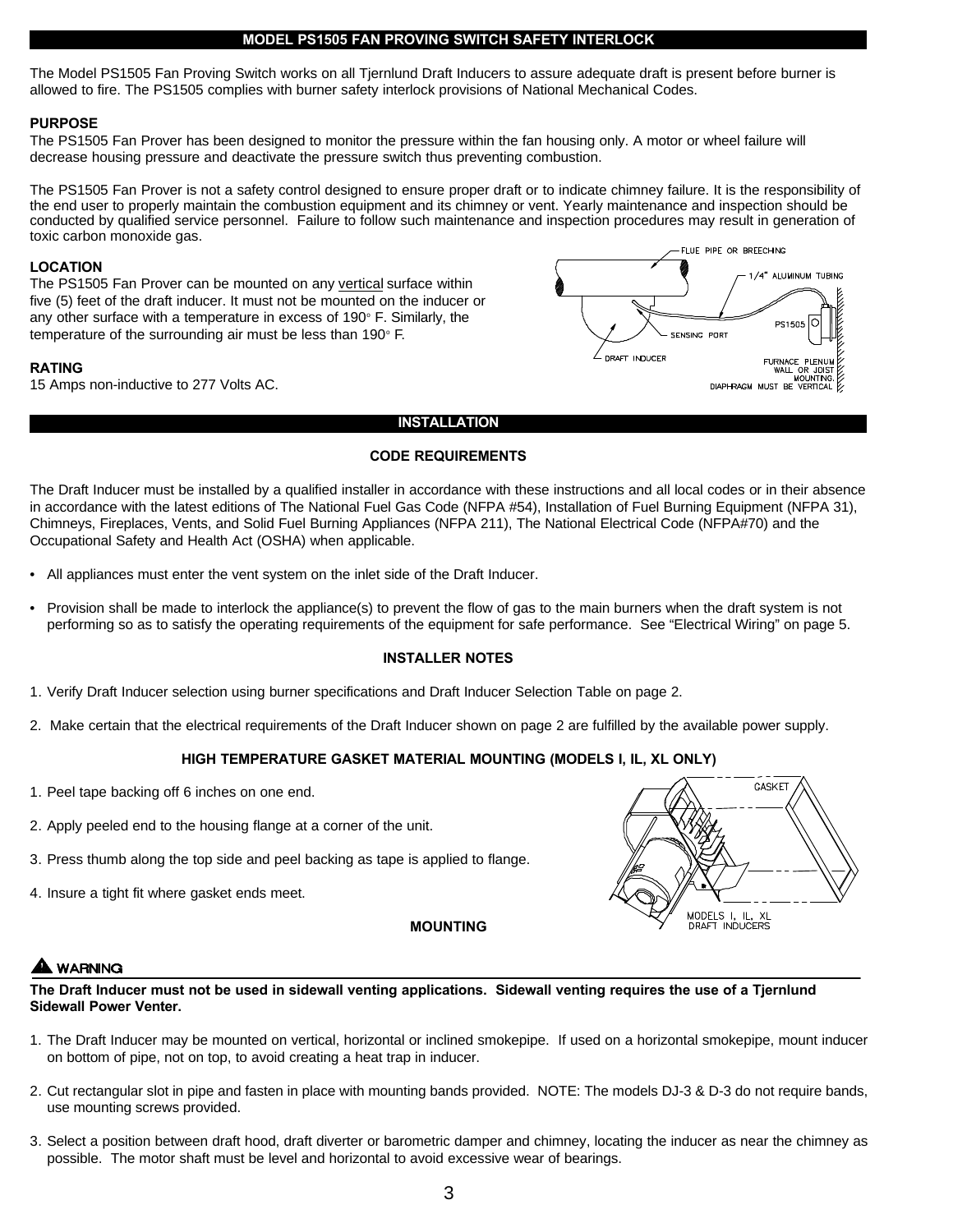4. Do not use "bullhead" tees when connecting two smoke pipes together. When tees are necessary, connect at 45° degree angles or less. If change in smokepipe size is required, use a tapered increaser or reducer.





**SPECIAL APPLICATIONS**



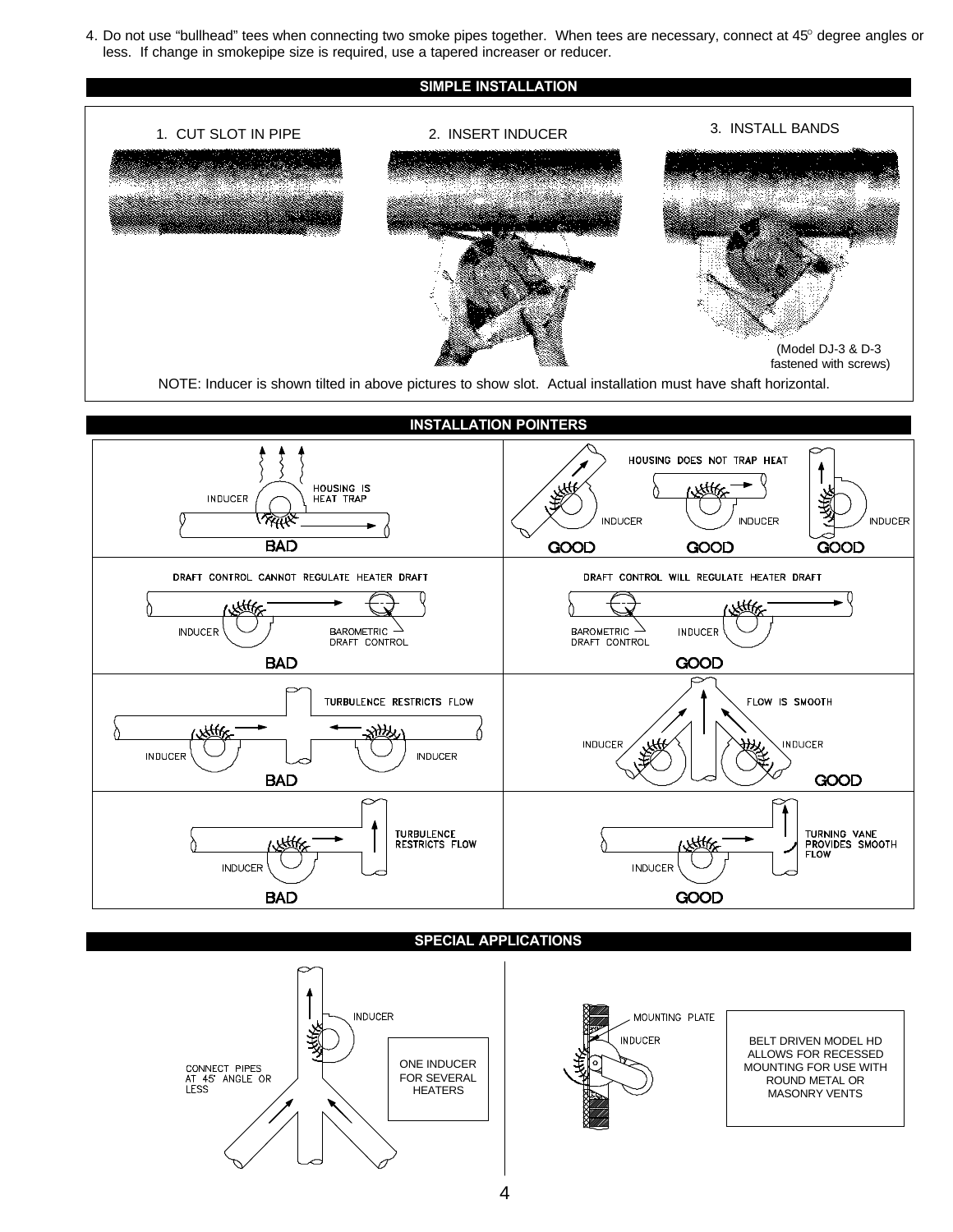### **TYPICAL INSTALLATION**



### **ELECTRICAL WIRING**

Wiring diagrams are included in these instructions for various draft inducer applications. While it would be impractical to show every conceivable variation, the ones included will demonstrate sufficient basic techniques for the design and installation of the unusual control system.

The installer should always check the rated capacity of a burner primary control. If the amperage rating of the load contacts is not equal to the sum of all burner components plus that of the inducer motor, an additional isolation relay must be installed as shown in some diagrams. Draft inducer motor amperage ratings can be found on the "Draft Inducer Selection Table" on bottom of page 2.

The diagrams included show wiring for the standard motors furnished with the inducers. If special voltage motors have been specified, changes in wiring may be necessary.

Wiring diagrams assume all inducer motors (except Model HD) will have 115 volt service. The Model XL is furnished with 115/230 volt motors. If 230 volt service is required for this unit, consult factory if necessary, for wiring instructions.

The amperage rating of the PS1505 Fan Prover is 15 amps non-inductive to 277 volts AC.

A Post Purge Relay/Timer (P/N 950-1067) should be installed on Draft Inducers when venting Oil Fired Equipment. This will allow the venter to run from 1 to 10 minutes after a heating cycle to purge the vent system of any residual flue gases or oil odors. The Relay/Timer can also be installed on gas installations with extended horizontal vent connectors.

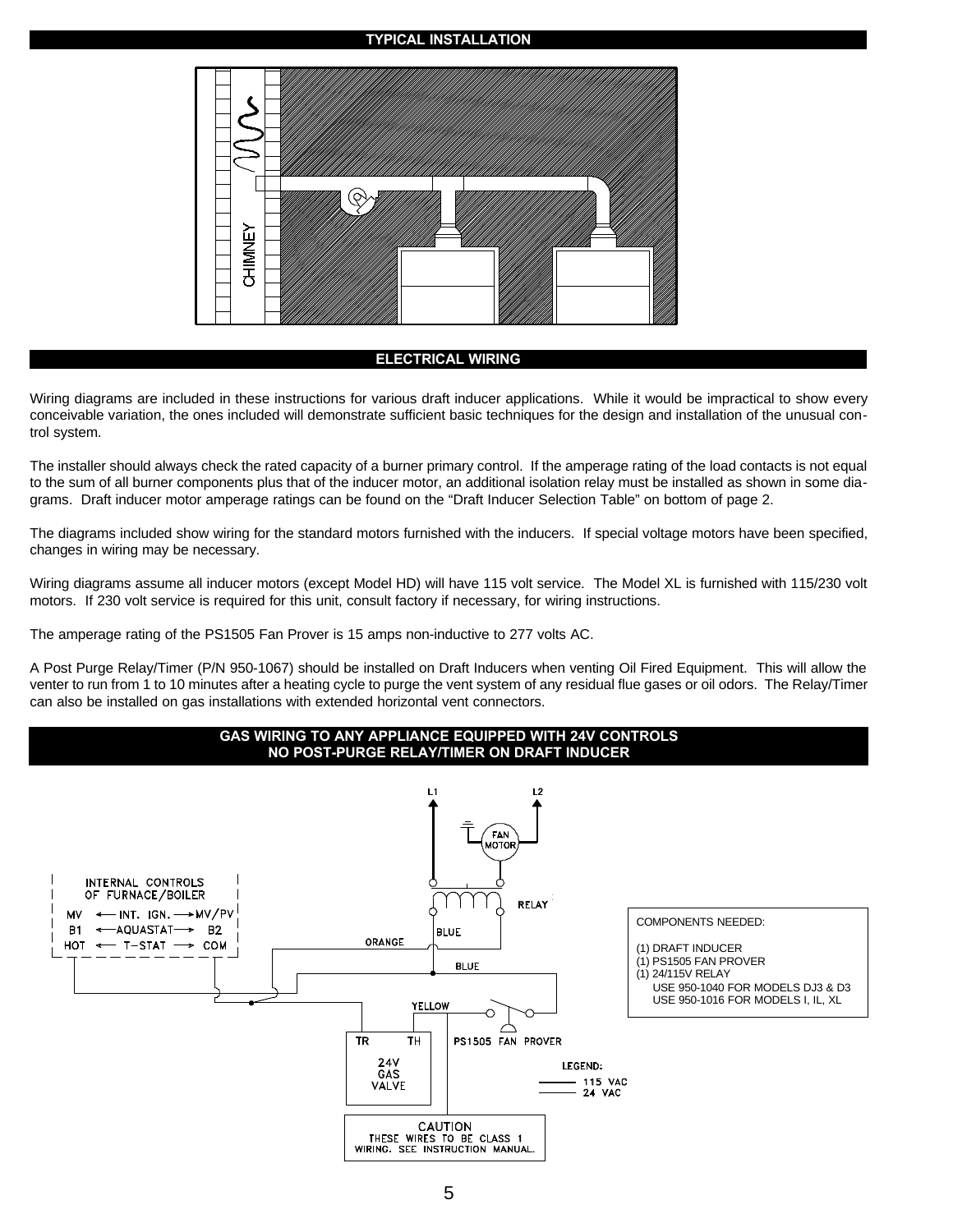**GAS WIRING TO ANY APPLIANCE EQUIPPED WITH 24V CONTROLS POST-PURGE RELAY/TIMER ON DRAFT INDUCER (DRAFT INDUCER MOTOR LESS THAN 4.4 AMPS) MODELS I, IL, XL MUST USE 950-0483 ISOLATION RELAY**



### **GAS WIRING TO ANY APPLIANCE WITH MILLIVOLT CONTROLS REQUIRES POST-PURGE RELAY/TIMER ON DRAFT INDUCER (DRAFT INDUCER MOTOR LESS THAN 4.4 AMPS) MODELS I, IL, XL MUST USE 950-0483 ISOLATION RELAY**



**DRAFT INDUCER CONNECTED WITH UP TO 4 24V GAS APPLIANCES WITH THE MAC-4 CONTROL (MODEL HD REQUIRES USE OF MOTOR ISOLATION RELAY / CONTACTOR, SEE TOP OF PAGE 7)**



# COMPONENTS NEEDED:

(1) MAC-4 APPLIANCE CONTROL (1) DRAFT INDUCER (1) PS1505 FAN PROVER

NOTE: The MAC-4 is used for wiring up to 4 heating appliances with Draft Inducers, Power Venters or IN-FORCERs. It is suitable for any combination of 24 VAC and 115 VAC control systems for gas and oil burners.

#### NOTES:

- THE DISCONNECT MEANS AND CIRCUIT PROTECTION ARE TO BE PROVIDED BY THE INSTALLER OF THIS DEVICE.
- 2. 1 H.P. MAX LOAD TO (J6) LOAD TERMINALS.
- 3. 115 VAC INPUT L1 & L2 (J7) MUST BE GREATER THAN OR EQUAL TO "LOAD"<br>(J6) PLUS 1/10 AMP.
- 4. DO NOT SUPPLY POWER TO PROVER (J5) OR MAC-4 WILL BE DAMAGED.
- 5. APPLIANCE 3 AND 4 (J3B & J4B) TERMINAL POSITIONS 1-4 ARE IN REVERSE ORDER FROM APPLIANCE 1 AND 2 (J1B & J2B) TERMINAL POSITIONS.
- 6. 1 H.P. MAX LOAD TO APPLIANCE TERMINALS 3 AND 4 (J1B, J2B, J3B, J4B).



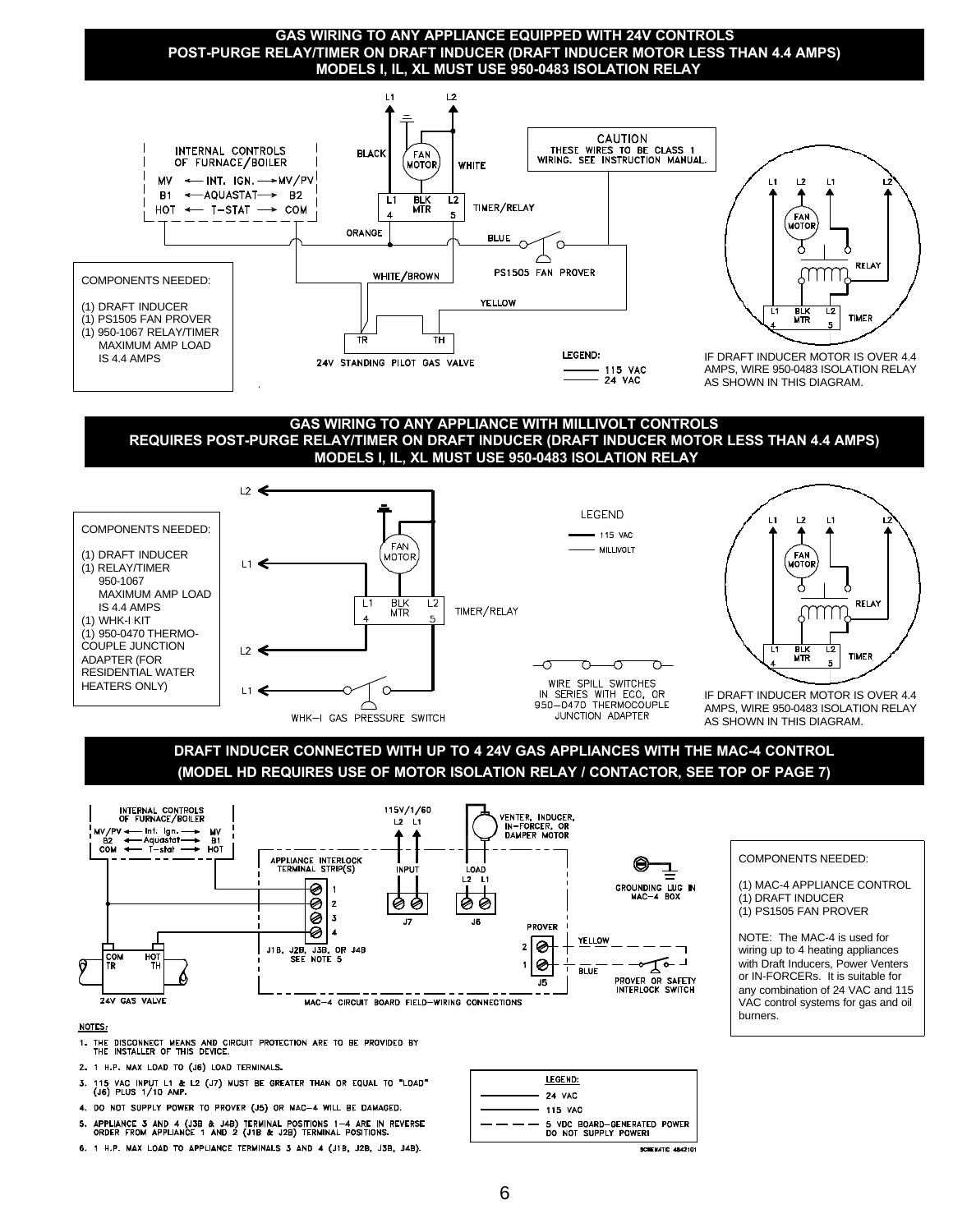# **DRAFT INDUCER CONNECTED WITH UP TO 4 24V GAS APPLIANCES WITH THE MAC-4 CONTROL (DRAFT INDUCER MOTOR LOAD GREATER THAN 1 H.P.)**



#### NOTES:

THE DISCONNECT MEANS AND CIRCUIT PROTECTION ARE TO BE PROVIDED BY THE INSTALLER OF THIS DEVICE.  $1.$ 

- 2. 1 H.P. MAX LOAD TO (J6) LOAD TERMINALS.
- 115 VAC INPUT L1 & L2 (J7) MUST BE GREATER THAN OR EQUAL TO "LOAD"<br>(J6) PLUS 1/10 AMP.
- 4. DO NOT SUPPLY POWER TO PROVER (J5) OR MAC-4 WILL BE DAMAGED.
- 5. APPLIANCE 3 AND 4 (J3B & J4B) TERMINAL POSITIONS 1-4 ARE IN REVERSE ORDER FROM APPLIANCE 1 AND 2 (J1B & J2B) TERMINAL POSITIONS.
- 6. 1 H.P. MAX LOAD TO APPLIANCE TERMINALS 3 AND 4 (J1B, J2B, J3B, J4B).

|                           | LEGEND:                                             |  |  |  |
|---------------------------|-----------------------------------------------------|--|--|--|
|                           | <b>24 VAC</b>                                       |  |  |  |
| $\longrightarrow$ 115 VAC |                                                     |  |  |  |
|                           | 5 VDC BOARD-GENERATED POWER<br>DO NOT SUPPLY POWER! |  |  |  |
| <b>BOURNATH ABASINA</b>   |                                                     |  |  |  |

# **MULTIPLE DRAFT INDUCERS, POWER VENTERS OR IN-FORCERS CONNECTED WITH UP TO 4 24V GAS APPLIANCES (IF INDIVIDUAL OR COMBINED MOTOR LOAD IS OVER 1 H.P. ISOLATION RELAY(S) WILL HAVE TO BE ADDED, SEE ABOVE)**



- 115 VAC INPUT L1 & L2 (J7) MUST BE GREATER THAN OR EQUAL TO "LOAD"<br>(J6) PLUS 1/10 AMP. 3.
- 4. DO NOT SUPPLY POWER TO PROVER (J5) OR MAC-4 WILL BE DAMAGED.
- 5. APPLIANCE 3 AND 4 (J3B & J4B) TERMINAL POSITIONS 1-4 ARE IN REVERSE ORDER FROM APPLIANCE 1 AND 2 (J1B & J2B) TERMINAL POSITIONS.
- 6. 1 H.P. MAX LOAD TO APPLIANCE TERMINALS 3 AND 4 (J1B, J2B, J3B, J4B).



#### COMPONENTS NEEDED:

(1) MAC-4 APPLIANCE CONTROL (1) DRAFT INDUCER (1) PS1505 FAN PROVER (1) ISOLATION RELAY/CONTACTOR

NOTE: The MAC-4 is used for wiring up to 4 heating appliances with Draft Inducers, Power Venters or IN-FORCERs. It is suitable for any combination of 24 VAC and 115 VAC control systems for gas and oil burners.

#### COMPONENTS NEEDED:

(1) MAC-4 APPLIANCE CONTROL DRAFT INDUCER(S) PS1505 FAN PROVER(S) MOTOR ISOLATION RELAY / CONTACTOR(S) IF OVER 1 H.P.

NOTE: The MAC-4 is used for wiring up to 4 heating appliances with Draft Inducers, Power Venters or IN-FORCERs. It is suitable for any combination of 24 VAC and 115 VAC control systems for gas and oil burners. Wire Fan Prover(s) or Limit(s) in Series with Prover terminal block. Do not supply voltage to Prover terminal block!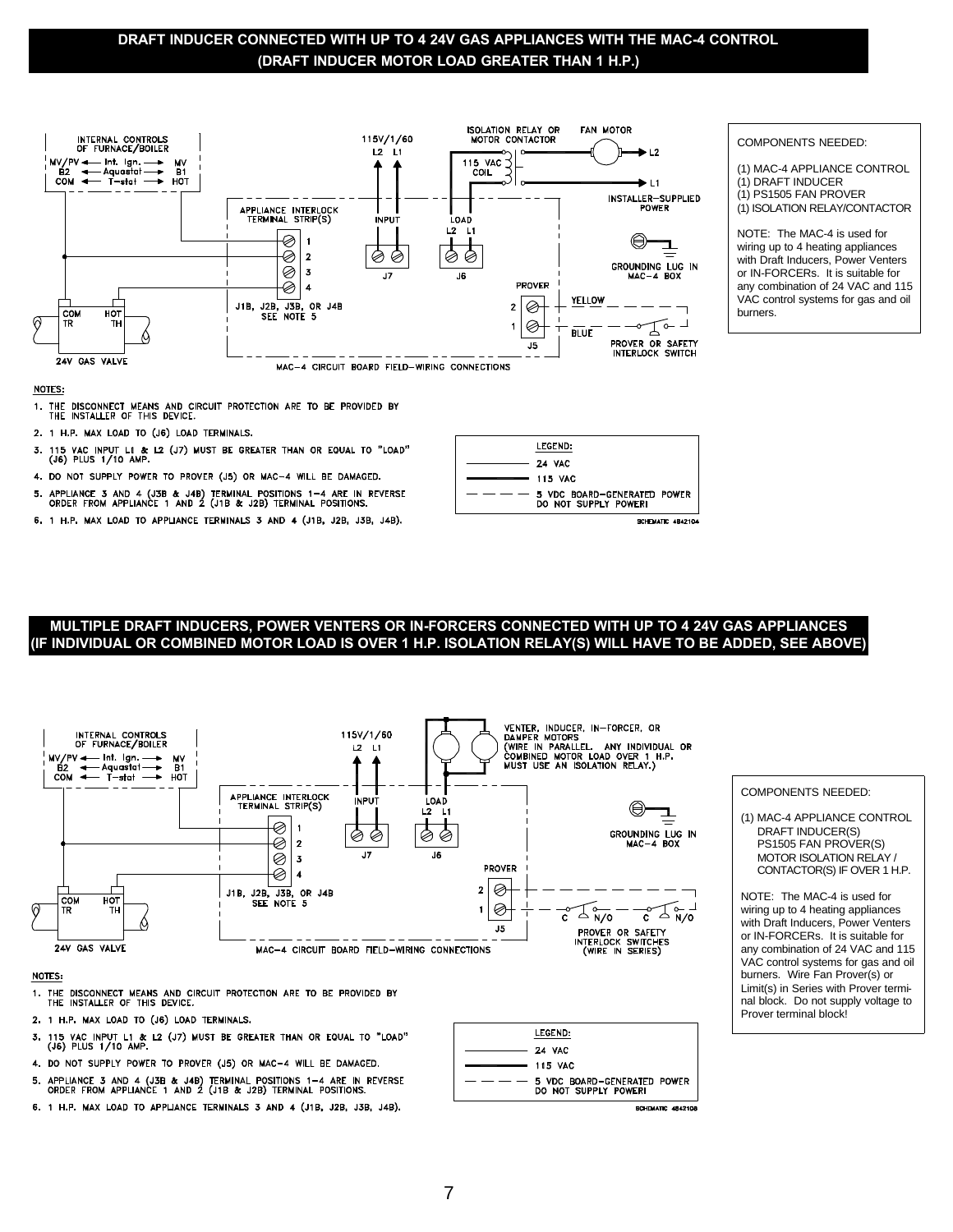# **DRAFT INDUCER CONNECTED WITH UP TO 4 115V GAS APPLIANCES WITH THE MAC-4 CONTROL (IF MOTOR LOAD IS GREATER THAN 1 H.P. AN ISOLATION RELAY WILL HAVE TO BE ADDED, SEE TOP OF PAGE 7)**

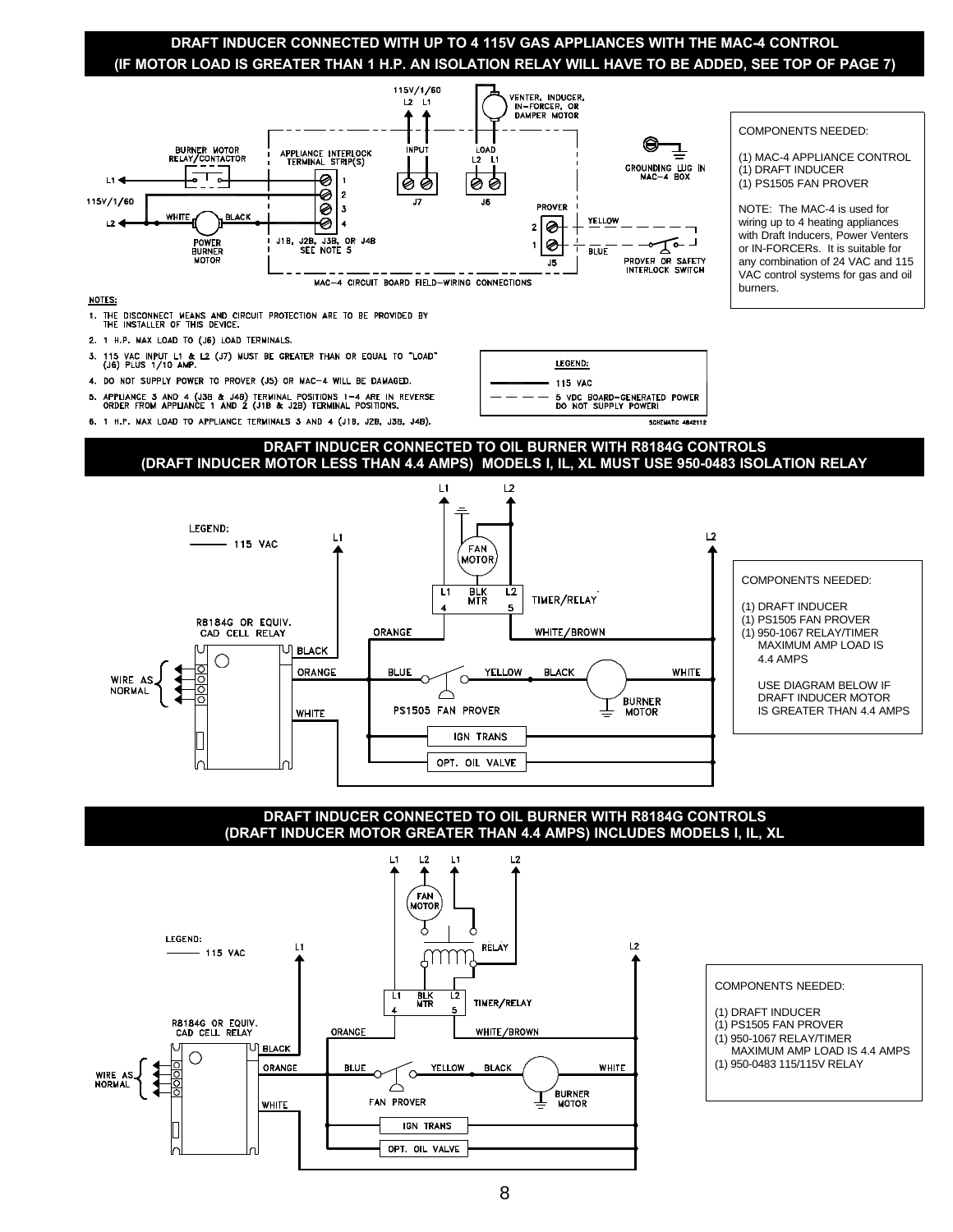# **DRAFT INDUCER CONNECTED WITH UP TO 4 OIL FIRED BURNERS WITH THE MAC-4 AND A 950-1067 POST-PURGE RELAY/TIMER (VENTER MOTOR LESS THAN 4.4 AMPS) MODELS I, IL, XL MUST USE 950-0483 ISOLATION RELAY**



#### NOTES:

1. THE DISCONNECT MEANS AND CIRCUIT PROTECTION ARE TO BE PROVIDED BY THE INSTALLER OF THIS DEVICE.

- 2. 1 H.P. MAX LOAD TO (J6) LOAD TERMINALS.
- 115 VAC INPUT L1 & L2 (J7) MUST BE GREATER THAN OR EQUAL TO "LOAD"<br>(J6) PLUS 1/10 AMP.
- 4. DO NOT SUPPLY POWER TO PROVER (J5) OR MAC-4 WILL BE DAMAGED.
- APPLIANCE 3 AND 4 (J3B & J4B) TERMINAL POSITIONS 1-4 ARE IN REVERSE<br>ORDER FROM APPLIANCE 1 AND 2 (J1B & J2B) TERMINAL POSITIONS.
- 6. 1 H.P. MAX LOAD TO APPLIANCE TERMINALS 3 AND 4 (J1B, J2B, J3B, J4B).

LEGEND:

115 VAC

5 VDC BOARD-GENERATED POWER<br>DO NOT SUPPLY POWERL

# **MULTIPLE DRAFT INDUCERS, POWER VENTERS OR IN-FORCERS CONNECTED WITH UP TO 4 115V OIL FIRED BURNERS (IF INDIVIDUAL OR COMBINED MOTOR LOAD IS OVER 1 H.P. ISOLATION RELAY(S) WILL HAVE TO BE ADDED)**



6. 1 H.P. MAX LOAD TO APPLIANCE TERMINALS 3 AND 4 (J1B, J2B, J3B, J4B).

**SCHEMATIC 4842109** 

# (1) MAC-4 APPLIANCE CONTROL

IF DRAFT INDUCER MOTOR IS OVER 4.4 AMPS, WIRE 950-0483 ISOLATION RELAY AS SHOWN IN THIS DIAGRAM.

mm

RELAY

FAN<br>MOTO

 $\overline{11}$ **BLK**<br>MTR  $L2$ **TIMER** 

COMPONENTS NEEDED: (1) DRAFT INDUCER (1) PS1505 FAN PROVER (1) 950-1067 RELAY/TIMER MAXIMUM AMP LOAD IS

4.4 AMPS

DRAFT INDUCER(S) PS1505 FAN PROVER(S) MOTOR ISOLATION RELAY / CONTACTOR(S) IF OVER 1 H.P.

NOTE: The MAC-4 is used for wiring up to 4 heating appliances with Draft Inducers, Power Venters or IN-FORCERs. It is suitable for any combination of 24 VAC and 115 VAC control systems for gas and oil burners. Wire Fan Prover(s) or Limit(s) in Series with Prover terminal block. Do not supply voltage to Prover terminal

# **OPERATION CIRCUIT CHECK**

- 1. After all appliance wiring is complete, establish 115V power to the appliance and Draft Inducer with the appliance thermostat / aquastat not calling for heat. NOTE: If using a post-purge Relay/Timer, the Draft Inducer may operate when power is first established. Wait until the Draft Inducer shuts off before continuing.
- 2. Adjust the appliance thermostat/aquastat to call for heat. At this point, the Draft Inducer should start. After a slight delay, (up to 4 seconds), the appliance burner should fire after the PS1505 Fan Proving Switch proves draft. The delay is caused by the PS1505 Fan Proving Switch. If you are unable to detect a slight delay, contact Tjernlund Products, Inc. at 1-800-255-4208 for assistance.

# **DO NOT OPERATE THE APPLIANCE WITHOUT THE PS1505 PROVING SWITCH WIRED INTO THE THE EQUIPMENT CIRCUIT!**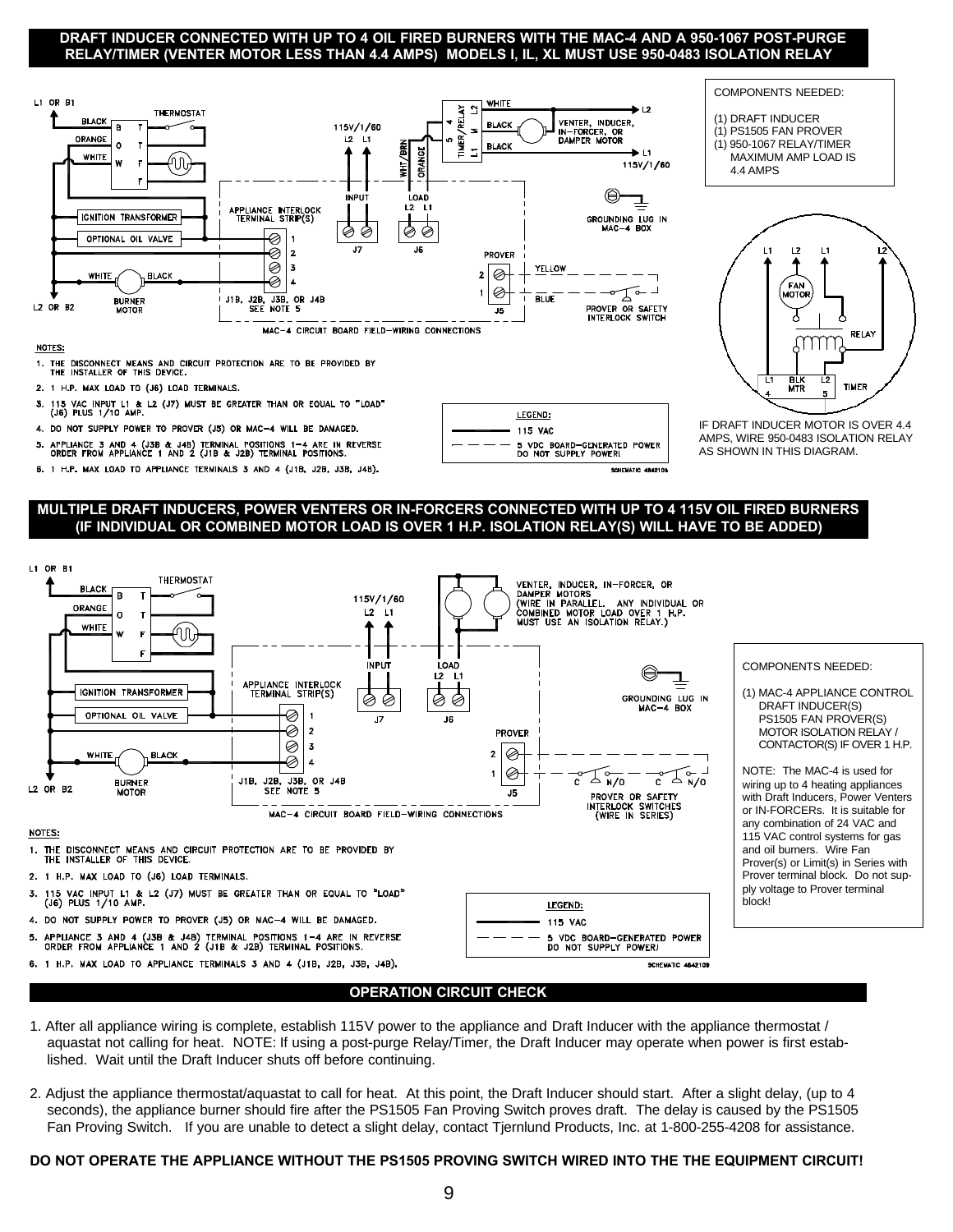3. Adjust the appliance thermostat / aquastat so that no heat is required. At this point the Draft Inducer and appliance should shut off. **NOTE:** If using a P/N 950-1067 post-purge Relay/Timer, the Draft Inducer will continue to run for an adjustable amount of time after the appliance burner shuts off. See "Post Purge Relay/Timer Adjustment" below for post purge adjustment procedure.

# **P/N 950-1067 POST PURGE RELAY/TIMER ADJUSTMENT**

- 1. Disrupt 115VAC power to the Draft Inducer.
- 2. The post purge Relay/Timer is marked adjustable delay control. The adjustment is made by turning the small slotted screw. Turn it counter clockwise to increase the delay, clockwise to decrease the delay. Caution: Use care when adjusting Relay/Timer, overturning adjustment screw will damage Relay/Timer and void warranty. Nominal adjustment range is 1 to 10 minutes.

# **COMBUSTION AIR**

Adequate combustion air is vital for proper combustion and for safe venting. Likewise, for proper Draft Inducer performance, adequate combustion air must be available to the appliance. Many installers assume adequate combustion air is present, especially in older structures. In some cases this is a false assumption, because many structures have been made "tight" due to weatherization. Size the combustion air opening(s) into the appliance room as outlined NFPA 54/NFPA 211. Tiernlund's IN-FORCER™ combustion air intake systems provide a convenient, interlocked way to supply combustion air to the utility room. When installing a Draft Inducer it is not necessary to supply any more combustion air than normally required when conventional venting.

# **SAFETY INTERLOCK / COMBUSTION AIR TEST**

# **WARNING**

The PS1505 Fan Proving Switch is designed to disable the appliance upon Draft Inducer failure only! It is not designed and cannot replace, regular vent system inspection, appliance servicing and combustion testing.

- 1. Close all doors and windows of the building. If the appliance is installed in a utility room or closet, close the entrance door to this room. Close fireplace dampers.
- 2. Turn on all exhaust fans such as range hoods, bathroom exhausts, whole house fans and dryers to maximum speeds. Do not operate a fan used strictly for Summer exhausting.
- 3. Following the appliance manufacturer's instructions, place the appliance in operation, set thermostat for continuous operation.
- 4. Allow fans and appliance to operate for 5 minutes.
- 5. Test for spillage at the appliance draft hood, draft control or draft diverter relief opening using the flame of a match, candle or smoke from a cigarette, cigar or pipe and determine the following:
- A) The flame or smoke is being drawn into the draft hood, draft control or draft diverter.
- B) The main burner is burning properly, i.e. no floating, lifting or flashback. Adjust the primary air shutter(s) and Draft Inducer Vari-Draft damper adjustment as required.
- C)If the appliance is equipped with high and low flame controlling or flame modulation, check for proper main burner operation at low flame.
- If the draw of the flame or smoke appears to be excessive, follow the "Draft Control" procedure outlined below.
- 6. Sign and date these instructions to verify that the safety interlock / combustion air test was completed.

# **These instructions must remain on premises. SIGN:\_\_\_\_\_\_\_\_\_\_\_\_\_\_\_\_\_\_\_\_\_\_\_\_\_ DATE:\_\_\_\_\_\_\_\_\_\_\_**

PROPER DRAF

# **DRAFT CONTROL**

The degree of the induced draft provided by the Auto-Draft inducer can be varied by the exclusive Vari-Draft Control. Moving the lever of the Vari-Draft while observing readings with a draft gauge will allow setting for maximum efficiency.

Oil burning installations and gas-fired units without a draft hood / diverter should include a barometric draft control. This should be adjusted to slightly open at maximum draft. The barometric control will then open further to regulate draft as external conditions change to lessen effect required by the inducer.

The Models D-3 and DJ-3 are shipped from the factory so that maximum draft is established when the unit is installed. If lesser draft is required, utilize the Vari-Draft sliding damper found in the installation packet. Sliding the Vari-Draft damper further into the pipe will lessen the draft produced by the inducer.

When a number of appliances must be served by a common vent, care must be taken in establishing proper connector rise and manifold size serving each appliance in the vent system. Consult the chapter on chimneys, gas vents and fireplace systems in the "Equipment Volume" of the Ashrae Guide and Data Book for specific requirements in a given application.

# **MAINTENANCE**

Specific instructions cannot be made concerning frequency of lubrication. Normal usage will require oiling no more than twice a year. **No more than 3 drops of S.A.E. 20 oil should be used.** Oil holes or lances are provided at front and rear faces of motor. Units with sealed ball bearings will normally operate for years without repacking of bearings. **Models DJ-3 & D-3 require no oiling.**

Maladjusted and inefficient burner operation may cause soot and hard carbon buildup on inducer wheel. This can result in an unbalanced wheel and damage may occur to shaft and bearings, as well as reduce the efficiency of the inducer. Inspect inducer periodically and clean if necessary. Correct burner operation to cleanup fire.